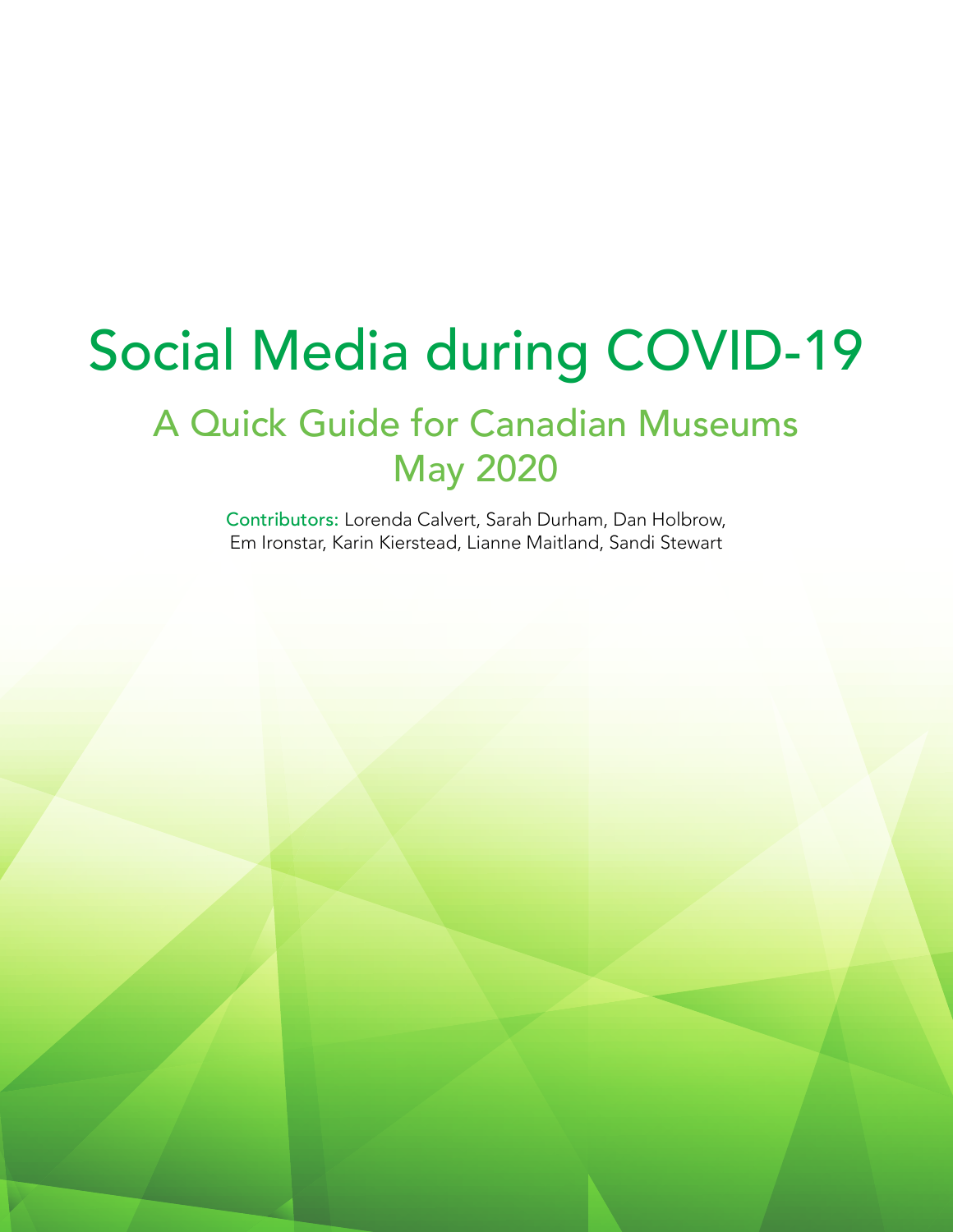### Introduction:

Museums responded to the COVID-19 pandemic by moving online. Seemingly overnight, social media presence became the museum's presence in its community. Social media is being used to strengthen and build community, to facilitate discussion, and to determine community wants and needs as discussions begin about reopening spaces and places in the post-COVID world.

The purpose of this resource is to provide museums with some suggestions and case studies on managing the museum's social media presence. This is a companion guide to *[Supporting Seasonal](https://saskmuseums.org/blog/entry/supporting-seasonal-staff-during-covid-19)  [Staff During COVID-19](https://saskmuseums.org/blog/entry/supporting-seasonal-staff-during-covid-19)*, and as such provides some key recommendations and good practices to consider when assigning social media as part of seasonal staff duties. While not exhaustive, it should help in decision-making and planning.

Any projects, programs, software, websites or other resources mentioned in the document serve as examples only and should not be seen as endorsements.

### **Strategy**

Social media strategies are as varied as museums. Each museum needs to determine what it wants to accomplish, who will be responsible for the work, and how results will be measured. The museum should always have the final oversight as to what is posted on social media and what channels are created. You may want to develop a policy that outlines expectations around posting, conduct and reputation. This includes instructions on how to respond to inquiries. It is important that the museum's responses are well-informed, presented clearly and are framed in a positive light. Consistency is key. You can find a few guides about developing a social media policy here:

• From Hootsuite: <https://blog.hootsuite.com/social-media-policy-for-employees/>

• From EveryoneSocial: [https://everyonesocial.com/blog/need-sample-social-media-policies-here](https://everyonesocial.com/blog/need-sample-social-media-policies-here-are-7-to-inspire-yours/)[are-7-to-inspire-yours/](https://everyonesocial.com/blog/need-sample-social-media-policies-here-are-7-to-inspire-yours/)

While you do not need multiple goals or complicated evaluation measures, it is important to identify what you want to accomplish and why it is important to your organisation and community. Considering current realities, potential goals could include:

- Keeping the museum open online while your facility is closed to the public
- Being a community cheerleader
- Supporting parents and educators with online resources
- Expanding your audience
- **Fundraising**

It is also important to look at your organisation's overall strategic plan. If social media can be used in accomplishing those goals, incorporate them into your planning.

Consider what has been successful for other institutions. What messages do they convey? What information are they sharing? How are they engaging their local audience? What popular hashtags are they using? It is important to do your research. Don't be afraid to reach out to others in the museum community and discuss. The key factor is figuring out what your goals are and what your measurements of success will be.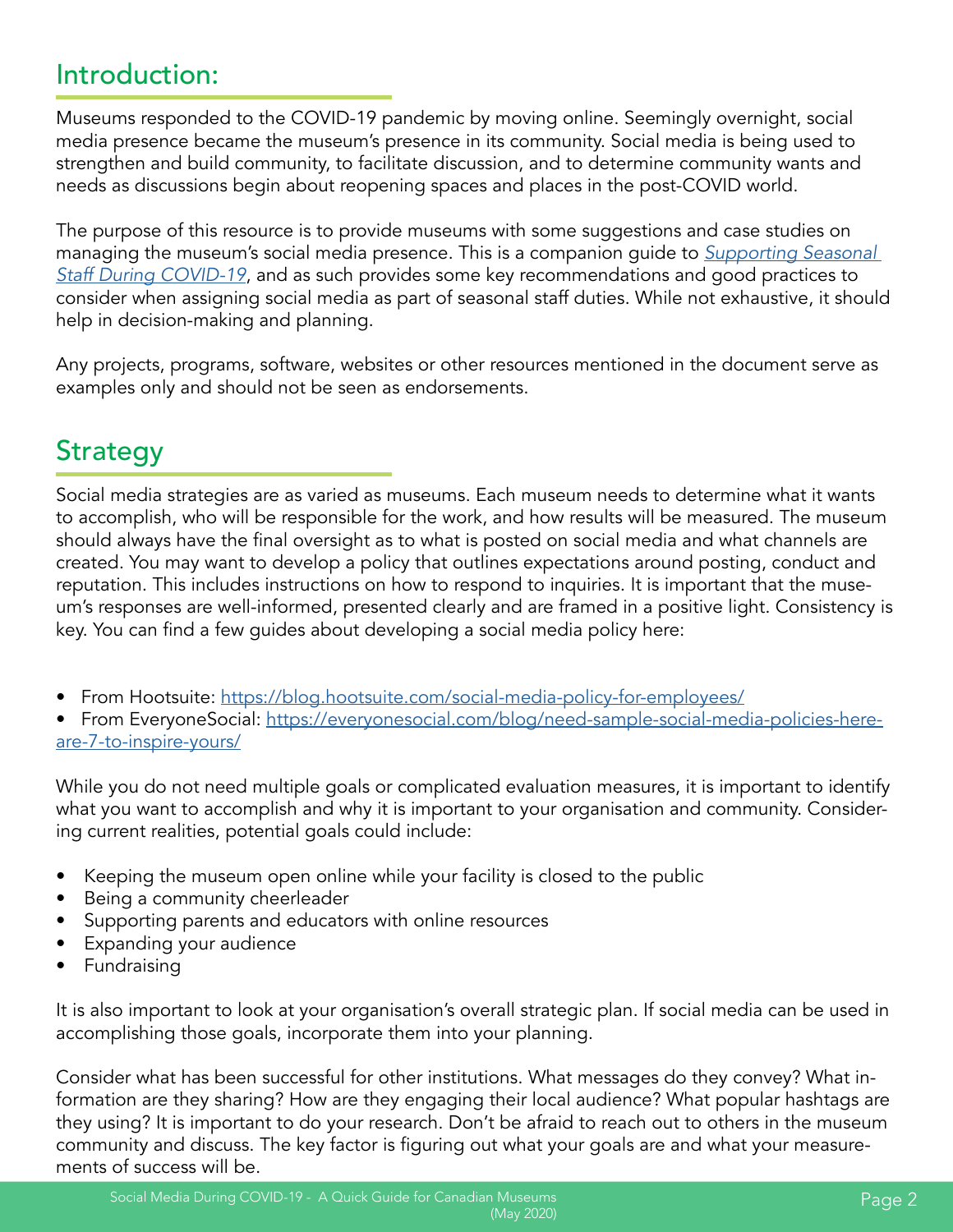### Administrative Management

If your museum has existing social media accounts, ensure that seasonal staff have access to these accounts including current login information, passwords and authorizations. Some social media platforms such as Twitter and Instagram just require a username and password to login, while others, such as Facebook, require a current administrator to grant access to allow other users administrator privileges. Read more about the different levels of Facebook admin privileges and how to manage admins:<https://www.facebook.com/help/187316341316631>

If your seasonal staff create social media accounts for your museum, ensure that you have a record of the usernames, emails, passwords and administrative privileges for these accounts. It is very problematic to have social media channels set up for your institution and not have access to them, and also be unable to reset any passwords. You need to have access to these accounts. Social media channels should not be dormant once your seasonal staff have completed their terms.

If the museum is unable to regularly monitor and engage in social media after seasonal staff finish their contracts, ask them to make a final, pinned post with current contact information for the museum. Identify one or two people who can monitor social media channels during the off-season for questions or comments, even if they cannot commit to regular check-ins. Another possible solution to off-season dormant social media channels is to have seasonal staff create posts that could be posted later by other staff. For example, developing weekly themes, or selecting photos or artifacts from the collections to be posted by alternate staff or using a social media scheduling tool. Note that even with pre-scheduled posts, social media channels still need to be monitored for comments and engagement.

After your seasonal staff contracts are completed, change passwords to your social media accounts and remove the employees from administrative roles on any accounts. When making password changes, be sure to keep secure records of the new passwords, ideally in password management software or in a password protected note on your device.

### Content

While some social media posts will be in response to trending hashtags and challenges, you may ask staff to develop a social media content plan. This will enable seasonal staff to show the type of content they are planning on posting, which channels they will use, and how frequently content will be shared. A plan can be as detailed or as general as necessary for your institution, but it should link back to your social media strategy and identified goals. Considering the example goals from page 2, here are some questions and considerations for content:

• Keeping the museum open online while your facility is closed to the public Are you able to provide virtual tours and exhibits? Special talks and information sessions about the collection and/or community's history?

#### • Being a community cheerleader

In such an atmosphere of illness and uncertainty, providing morale boosts to your community is very worthwhile. How can you acknowledge frontline workers? How can you boost morale or facilitate some fun in your community?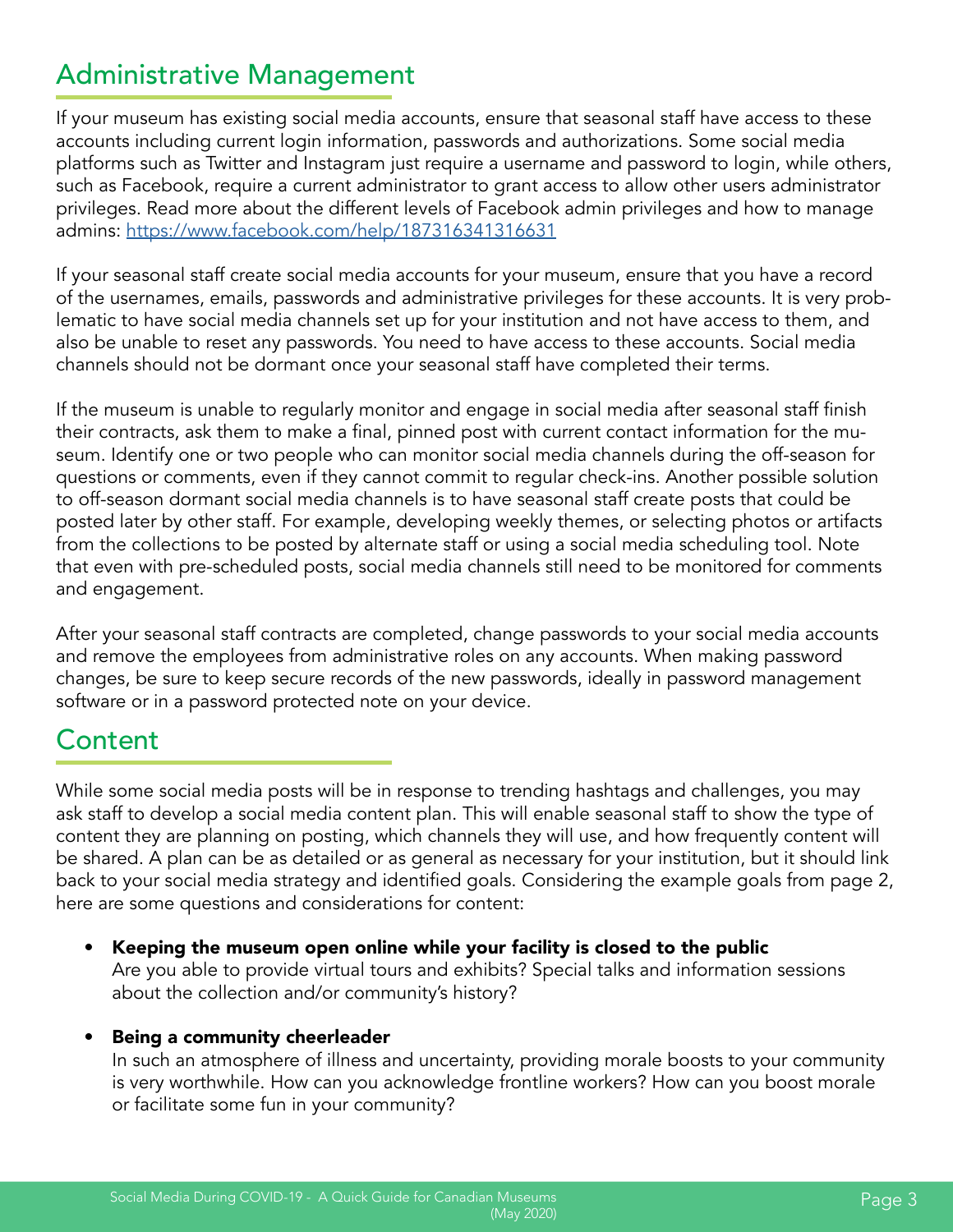#### • Supporting parents and educators with online resources

Are you able to post artifacts and collections or history-related content online? Can you share resources or activities to engage students while they are learning from home?

#### • Expanding your audience

Do you want to grow your online audience and increase your number of followers? Do you want to broaden your marketing reach in preparation for re-opening? Do you want to increase the number of people who subscribe to your e-newsletter list?

#### • Fundraising

Can you sell items from your gift shop via social media? Is there a particular project or program that would make a good crowdfunding campaign? If this is new territory for the museum, are there nearby museums who have conducted online fundraising who you can reach out to for guidance or tips?

Using your identified goals and associated questions as a guide, create a list of relevant content, stories, photographs, and artifacts. Where possible, attach these to calendar dates. You should also monitor trending hashtags and topics for inspiration. Examples of this are shared at the end of this resource.

There are many templates for social media content plans available online. You can explore some to find out what might work best for your museum. You may want to combine different aspects of content calendar templates to suit your needs.

- Social Media Content Calendar Template from Hootsuite: [https://docs.google.com/spreadsheets/d/129en-jvm9q7RVkbakQc\\_xteyyCd\\_GJMJbeRCJbx](https://docs.google.com/spreadsheets/d/129en-jvm9q7RVkbakQc_xteyyCd_GJMJbeRCJbxsSgQ/edit#gid=0)[sSgQ/edit#gid=0](https://docs.google.com/spreadsheets/d/129en-jvm9q7RVkbakQc_xteyyCd_GJMJbeRCJbxsSgQ/edit#gid=0)
- Social Media Content Calendar Template from Hubspot: <https://offers.hubspot.com/social-media-content-calendar>
- Social Media Editorial Calendar Template from CoSchedule: <https://coschedule.com/blog/social-media-editorial-calendar-template/>

There are also a number of free and/or low-cost tools that can assist in social media efforts. Experimenting with the different tools will help the museum to identify which ones work best in accomplishing goals and managing the social media workload.

#### Graphic Design & Content Creation Tools:

- Adobe Spark (app):<https://spark.adobe.com/>
- Apache OpenOffice:<https://www.openoffice.org/>
- BeFunky:<https://www.befunky.com/>
- Biteable: <https://biteable.com/>
- Canva:<https://www.canva.com/>
- Draw.io:<https://www.draw.io/>
- Visme: https://www.visme.co/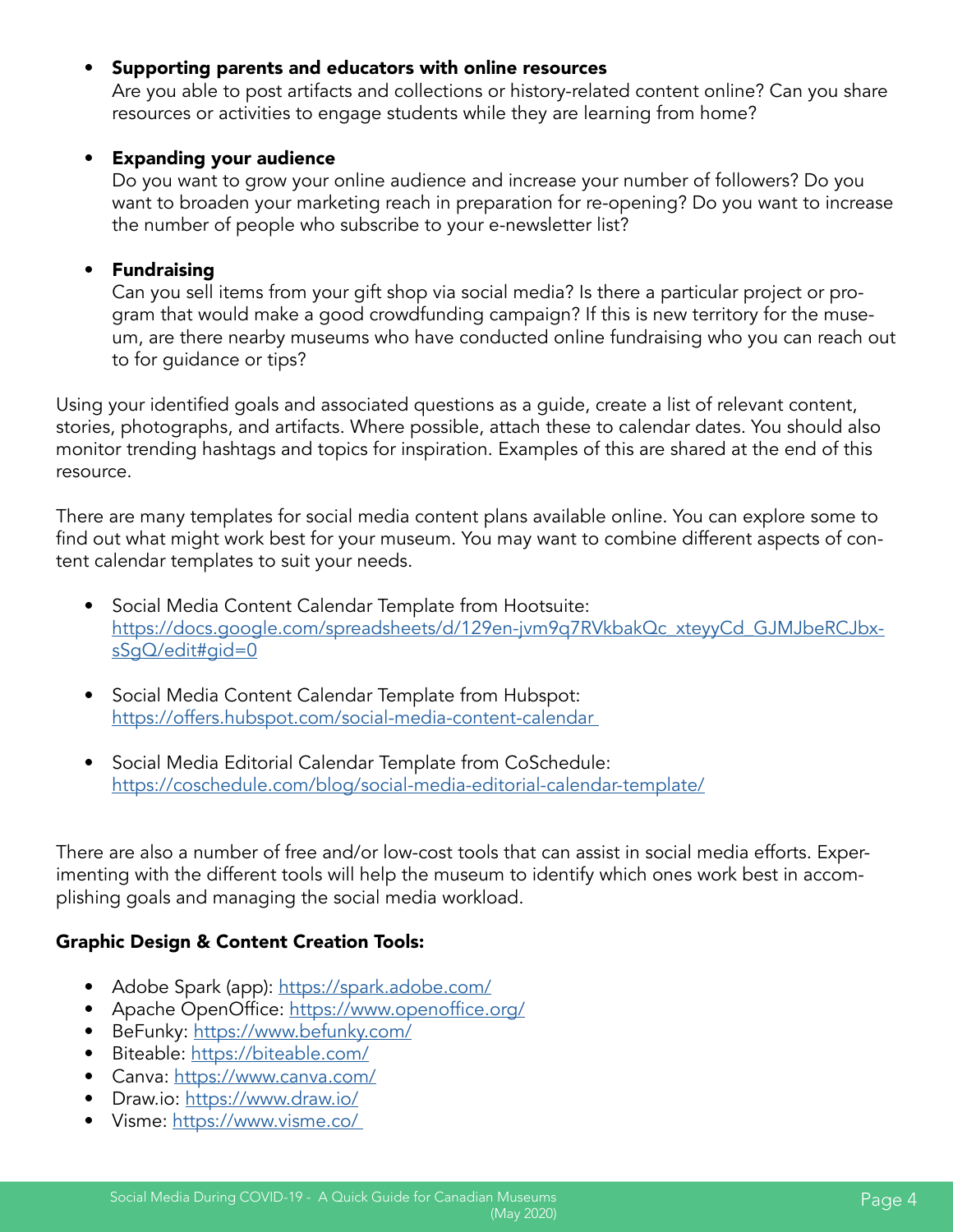### Scheduling Tools:

- Buffer:<https://buffer.com/>
- Facebook's Built-In Scheduling Tool:<https://www.facebook.com/help/389849807718635>
- Hootsuite: <https://hootsuite.com/>

Other tips and tools can be found at:<https://biteable.com/blog/tips/social-media-marketing-tools/>

### Comments and Complaints

While it is hoped that the museum's social media presence is a welcoming and positive space, it is possible that questions or negative comments will be received from time to time. Be sure to respond promptly to questions and comments left by visitors. Do not delete these comments. It is very probable that someone else noticed and is watching for the museum's response. If someone is critical of the museum or its activities, always take the high road when responding and remember the following:

- Do not take it personally
- Never argue, regardless of the situation
- Focus on solving the problem rather than defending or placing blame
- If a mistake was made, admit it and correct it, with thanks
- If you do not have the answer, seek help and follow-up

### Facebook Advertising

If you are interested in reaching more people on Facebook beyond who sees your content organically, or even people who don't already "like" your page, a great way of doing this is with Facebook advertising. The process is fairly straightforward. You create an ad, you pay Facebook to show the ad, and the right people will see it and hopefully interact with it.

Facebook advertising is also extremely flexible. It works well on both small and large budgets, so it's definitely worth exploring.

When you create an ad on Facebook, decide what it is you want to achieve - increase traffic to your website, promote a post to increase engagement, increase views to your Facebook page, or promote an event - and who it is you want to target.

The easiest way to start experimenting with Facebook ads is through "Boosting Posts", although this is not the only way to advertise. You can also advertise using the Facebook Ads Manager. Ads through Ads Manager offer more advanced customization and options. [This resource from Facebook](https://www.facebook.com/business/help/317083072148603)  explains the difference between boosting posts and Facebook ads in more detail. Essentially, boosting posts offers access to Facebook advertising in a simplified dashboard.

You can learn more about all types of Facebook advertising in the **Facebook for Business Help** [Centre.](https://www.facebook.com/business/help/169249477193317)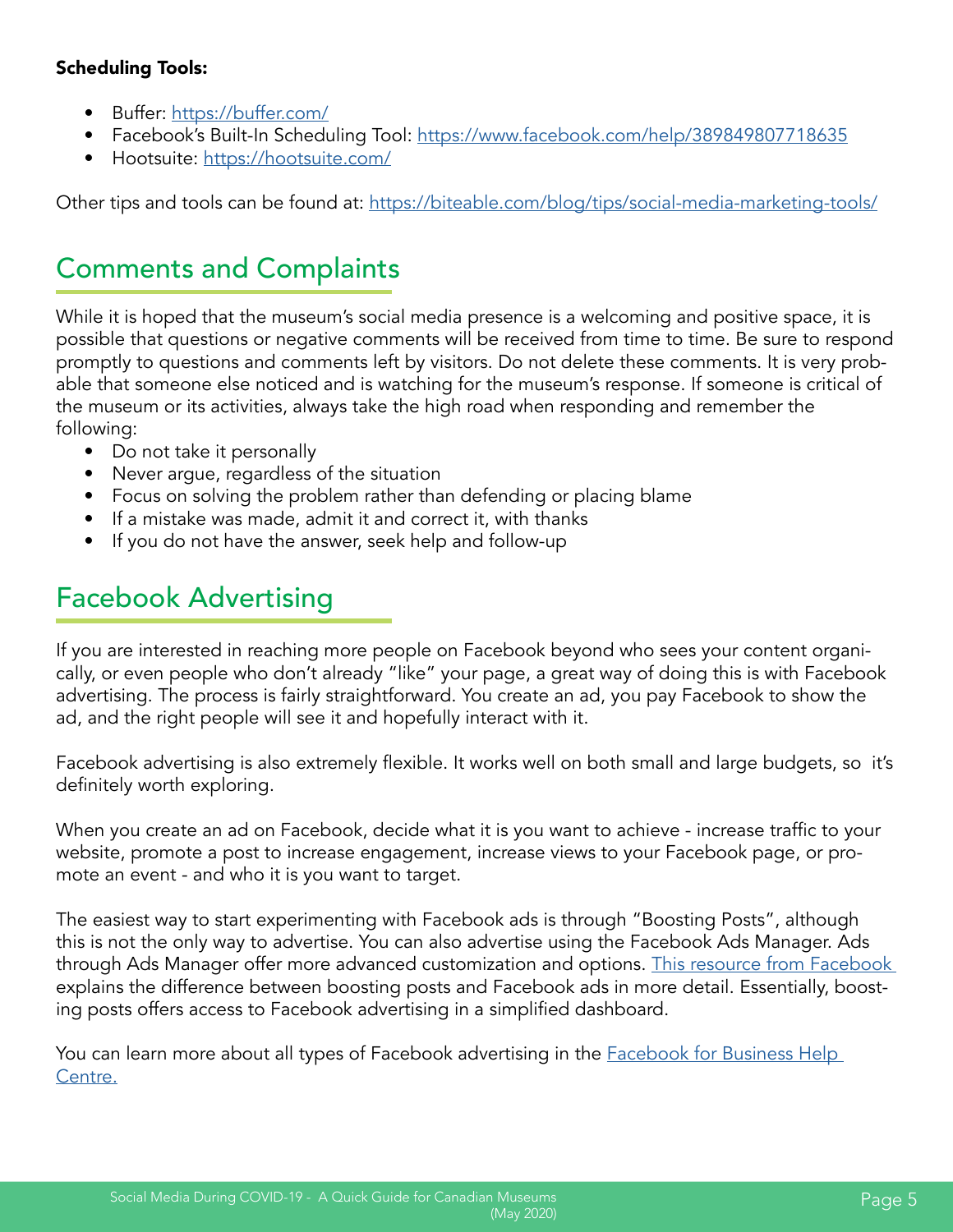### E-Newsletters

Although social media channels are essential and effective ways to reach audiences, one of the most important tools you can have in your digital marketing toolbox is an E-Newsletter. Algorithms determine how your social media content is shown to people but there are no guarantees that audiences are going to see your content, even when you use paid advertising. As such, E-Newsletters are a great way to maintain a connection to stakeholders online; they are your direct line to people who want to hear from you.

There are many advantages to using an HTML based E-Newsletter service such as Mailchimp or Constant Contact instead of just emailing your content out to a contact group through regular email. These include being able to manage subscribers and send content out to a large number of subscribers, professional looking email templates, and detailed analytics about who is opening your emails and what content they are clicking on.

[MailChimp](https://mailchimp.com/) is easy to use and free for up to 2,000 contacts. You can check out this overview of how [to get started with MailChimp for beginners](https://www.youtube.com/watch?v=9i_WVm5LPSc) on YouTube.

There are many other options for E-Newsletter platforms as well. [This blog post](https://blog.hubspot.com/marketing/best-email-marketing-services) from HubSpot explores the top Email Marketing tools in 2020 so you can review your options and decide what software might meet your needs.

### Evaluation

Social media and e-newsletter platforms have built-in analytics tools and allow you to see how many people are reached by and/or engage with your content, as well as demographic information. There are also third-party free or paid analytics services that can help you understand the effectiveness of your social media efforts.

Monitor real-time analytics for your social media channels and review weekly reports. If social media work is assigned to seasonal staff, ask them to share a weekly analytics report with their supervisor. Pay attention to posts that resulted in engagement (comments, likes and shares), and try to identify commonalities so that you can build on this interest.

For an overview of analytics options: https://buffer.com/library/social-media-analytics-tools

### Further Resources

Social media can be a huge job and it is important to remember that it is often a full-time position within an organization. Scale your expectations of social media, and provide the person in charge of social media efforts for your museum with the amount of resources (both human and financial) that are available to be put into social media.

There is also so much to learn about social media. The items that we have touched on are just starting points and there are many other important aspects that we have not covered. The good news is that the internet is a great way to learn about social media!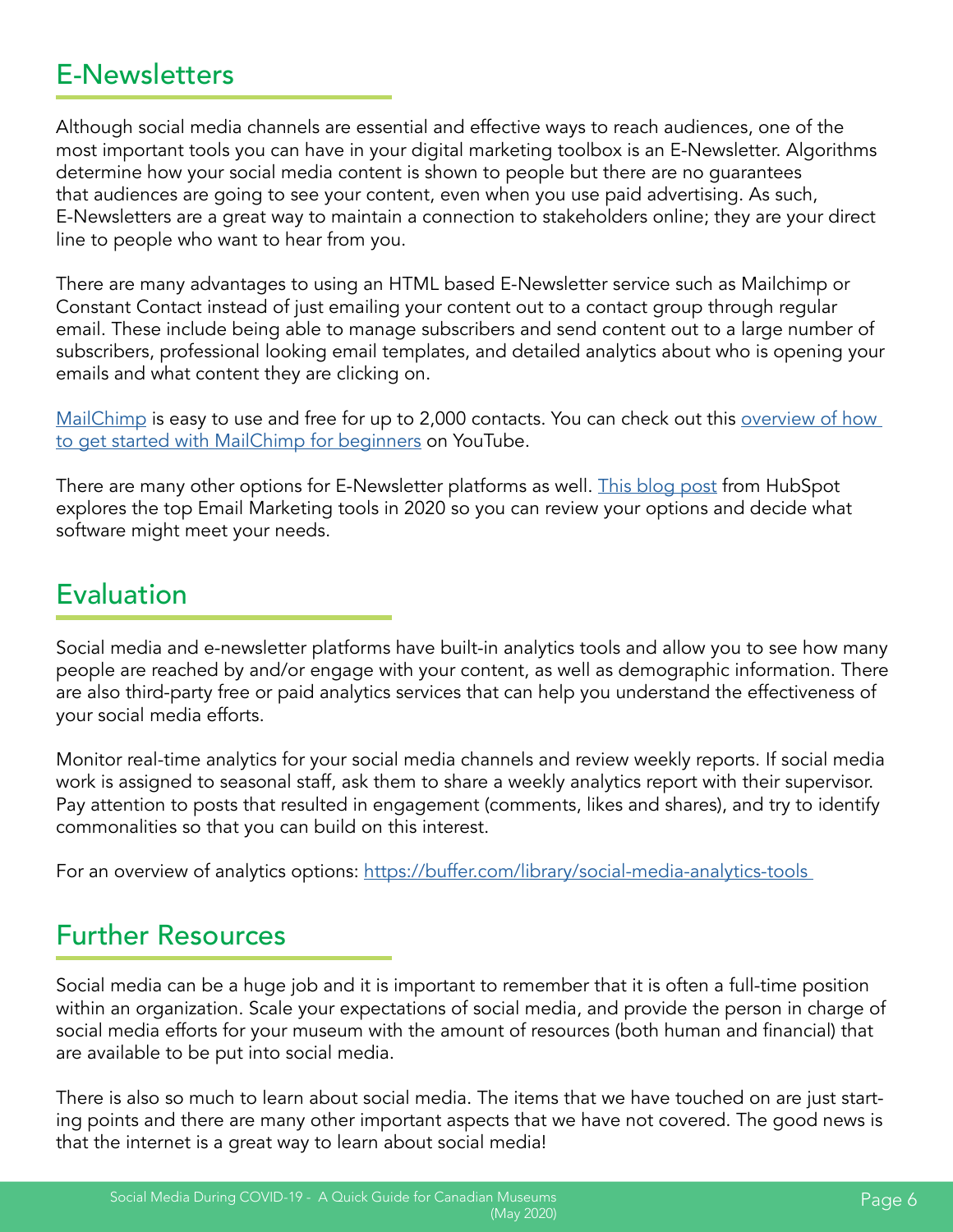Here are a few resources if you are interested in learning more:

- The Hootsuite Social Media Resource Library: https://hootsuite.com/resources
- A Strategic Guide to Social Media for Nonprofits from SproutSocial: <https://sproutsocial.com/insights/guides/nonprofit-social-media-guide/>
- The Ultimate Guide to Nonprofit Marketing in 2020 from HubSpot: <https://blog.hubspot.com/marketing/how-to-run-a-lean-mean-nonprofit-marketing-machine>
- The Ultimate Social Media for Museums Guide from SproutSocial (2017): <https://sproutsocial.com/insights/social-media-for-museums/>
- When learning about social media, Google is your friend. If there is something that you are interested in learning, Google it. It is likely that someone has wondered how to do the same thing and made a resource or a YouTube video about how to do it. Also, look to other museums and institutions and see what they are doing. What is working well? Can their ideas and strategies be adapted to your museum? The following section contains some examples of how museums of various sizes, across Canada are engaging in social media during the COVID-19 pandemic.

### Examples of Social Media Engagement during COVID-19

Canadian museums are doing some inspiring work on social media. Here are some examples from across the country, organized by the five aforementioned goals.

#### Keeping the museum open online while your facility is closed to the public

- The Royal Saskatchewan Museum has shifted their normal story time programming online. "Storytime with Gail", which normally happens in person is now happening online via video: <https://www.facebook.com/Royal.Saskatchewan.Museum/>
- The Yukon Arts Centre Gallery modified their kids art programming to take place more frequently and online. "Kids Kreate," which normally runs once per month at the centre during the school year, is being presented twice per week online. Art projects are designed to use materials that families will already have in their homes: [https://www.facebook.com/YukonArtsCentre/](https://www.facebook.com/YukonArtsCentre/ )

#### Being a community cheerleader

- The Army Museum did a week-long salute to Medical Care Professionals by showcasing Canadian Army medical staff and volunteer related items from their collection. <https://www.facebook.com/TheArmyMuseum/>
- The Hangar Flight Museum is using their social media channels to share short, informative posts in the form of Two Truths and a Lie games or Fast Facts stories. Some topics are chosen based on audience votes to gauge interest for the following weeks. <https://www.facebook.com/TheHangarMuseum/>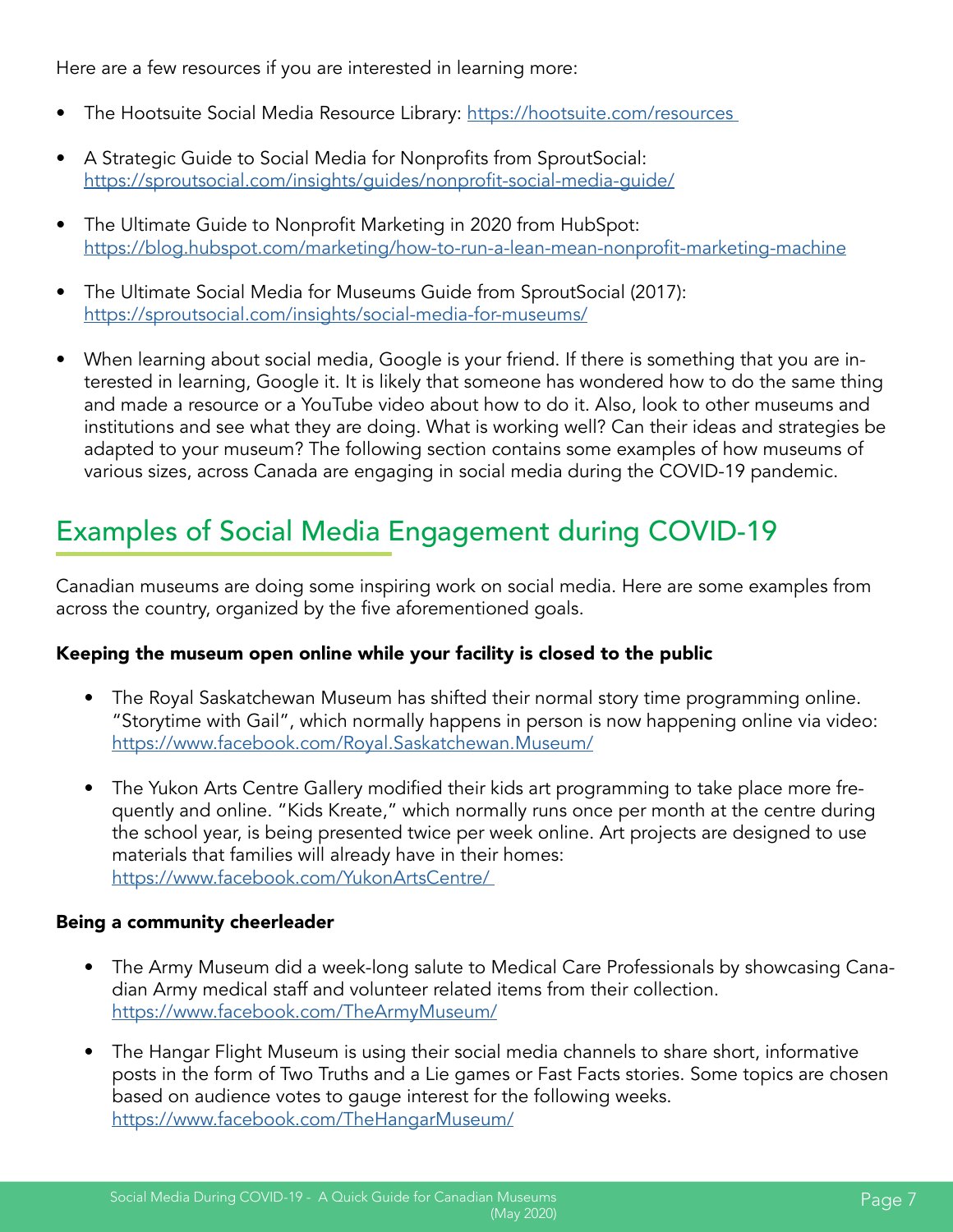- The Museum of Ontario Archaeology has been offering a MadLibs series every week on Facebook, using the #MOAFridayMadlibs <https://www.facebook.com/ArchaeologyMuseum/>
- The Nova Scotia Museum is offering an activity for those who like to collect, inviting people to share what they collect with the hashtag #MuseumMaker. <https://www.facebook.com/novascotiamuseum/>
- The Philip J. Currie Dinosaur Museum organized an #ArchosaurAprilAbsurdity bracket with multiple daily posts outlining hypothetical encounters between prehistoric creatures. The audience was invited to share their bracket and follow along regularly to keep score and see how well their picks did. <https://dinomuseum.ca/events/archosaur-april-absurdity/>
- Randall House Museum has offered a [virtual puzzle](https://www.jigsawexplorer.com/online-jigsaw-puzzle-player.html?url=aHR0cDovL3JhbmRhbGxob3VzZS5hbnNtY29sbGVjdGlvbnMuY2EvbWVkaWEvcmFuZGFsbGhvdXNlL2ltYWdlcy8yLzEvNjQ0ODlfY2Ffb2JqZWN0X3JlcHJlc2VudGF0aW9uc19tZWRpYV8yMTMzX3ByZXZpZXcxNzAuanBn&cred=V29sZnZpbGxlIEhpc3RvcmljYWwgU29jaWV0eSA~&nop=50&color=plum) that they created from an image in their archival collection <https://www.facebook.com/WolfvilleHistoricalSociety/>
- Restigouche Regional Museum has created Nostalgia Bingo, inviting the community to mark the images that bring back memories. Images are all photographs from the collection. <https://www.facebook.com/restigoucheregionalmuseum/>
- The Yukon Transportation Museum is celebrating 100 years of aviation in the Yukon with a summer photo challenge, which also acknowledges the challenges currently facing the industry. The public is invited to "keep Yukon aviation close to [their] hearts during this time" by photographing planes, hangars, etc. and sharing them online with YTM's social media accounts. Prize draws are held weekly. <https://goytm.ca/yukon-aviation-photo-challenge/>

#### Supporting parents and educators with online resources

- The Atlantic Canada Aviation Museum offers a children's [activity book](https://acamuseum.ca/groups-tours/kids-schools/?fbclid=IwAR1WpOayS3M0aHDc4XLes8dt8T03OjYMgFbQ9OLCFDtZzlNdykiG-UHmqjA) and [this video](https://www.youtube.com/watch?v=zRUW7qk0F5c&fbclid=IwAR3bmUOmdcM-_gTztRyCAVZMcGorZGSTJOitvLAWdDDtwJOxl0t2MQIm_10) of Billy Mink's adventures at the museum. <https://www.facebook.com/ACAMuseum/>
- The Biggar Museum & Gallery is posting mini-history lessons that relate to artifacts in their collection and photos of those artifacts. <https://www.facebook.com/BiggarMuseum>
- The Canadian Museum of Immigration invites the public to explore culture with their kids, and turn the world into their classroom with #CultureConversation questions, created by the museum's heritage interpreters. Different themes each week. #MuseumFromHome #HomeSchool <https://www.facebook.com/CanadianMuseumofImmigration/>
- The Humboldt and District Museum and Gallery is posting short videos on Facebook, Instagram and Twitter about artifacts, local history and the stories behind the artifacts. <https://www.facebook.com/Humboldtmuseumandgallery/>
- The MacBride Museum of Yukon Heritage created a weekly program on their Facebook page called #MacBrideMinutes that has been running since January. Every Wednesday for 150 weeks they are sharing stories and artifacts, and there is a different theme each month: <https://www.facebook.com/MacBrideMuseum/> [https://twitter.com/hashtag/MacBrideMinutes?src=hashtag\\_click](https://twitter.com/hashtag/MacBrideMinutes?src=hashtag_click)
- The Nova Scotia Sport Hall of Fame offers a Future Hall of Famers activity booklet. <https://www.facebook.com/nsshf/>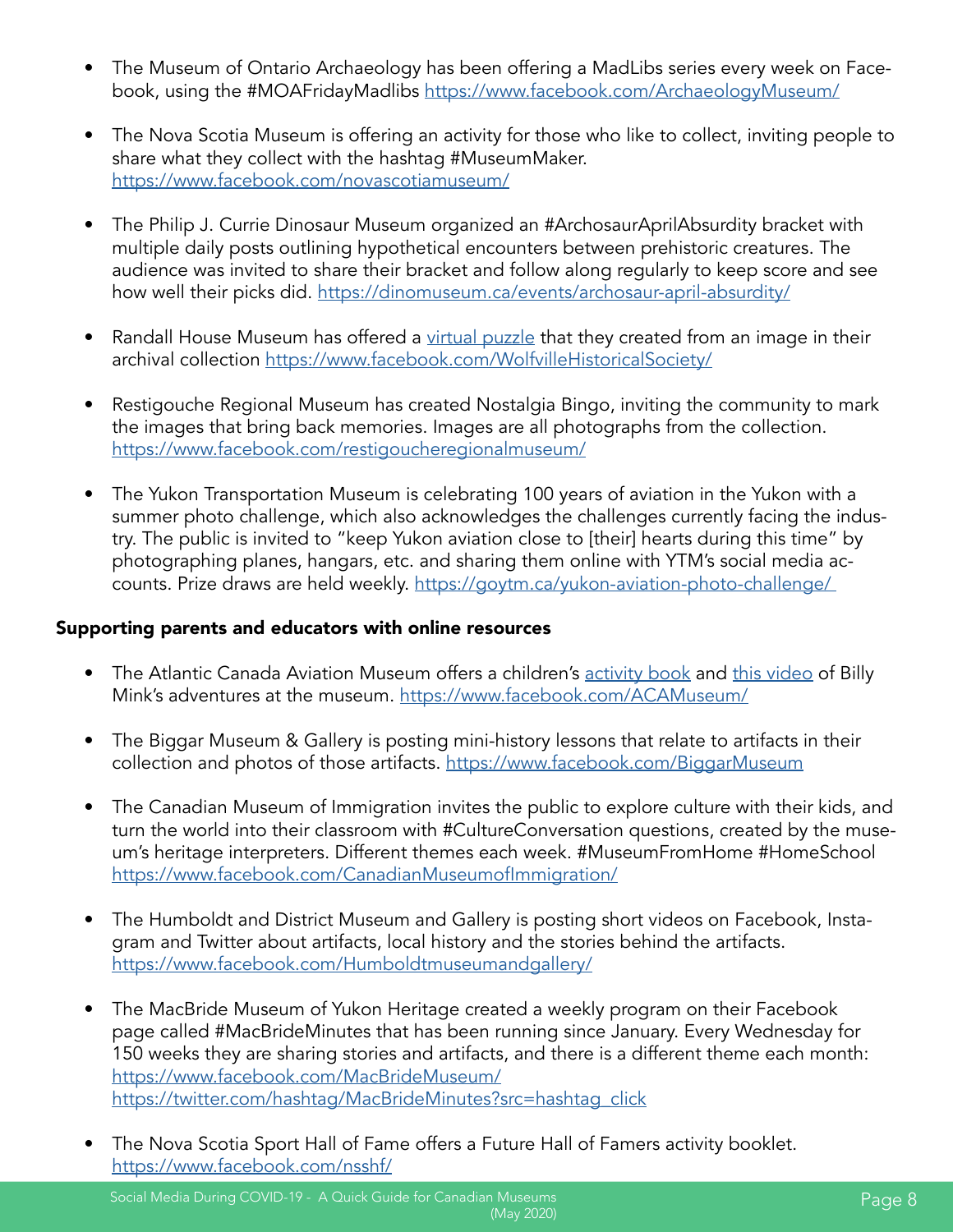- The Yukon Beringia Interpretive Centre has an initiative called #MySciMonday. They post videos to their Facebook page every Monday on different science topics related to the Centre's subject matter. The public is invited to submit questions on Facebook to be answered in the videos: <https://www.facebook.com/yukonberingia/>
- The Yukon Wildlife Preserve is inviting video submissions of childrens' questions about the Preserve and their animals, and responding to them in videos posted on social media.
	- <https://yukonwildlife.ca/>
	- <https://www.facebook.com/yukonwildlife/>
	- <https://twitter.com/YukonWildlife>
	- <https://www.youtube.com/channel/UCAAGp4kGDjDePucRTCiI-RQ?>

#### Expanding Your Audience

- NovaMuse, the provincial website that shares 50+ museums' collections with the public, has been promoting #whatsnewonNovaMuse to show how museums are active even while closed, and boosted its #MuseumWeek post to garner more Facebook followers. <https://www.facebook.com/NovaMuse>
- The Western Development Museum is using weekly prompts to generate content such as Memory Mondays, Tidbit Tuesdays, What's It Wednesday. <https://www.facebook.com/wdm.museum/>
- The Museum of Surrey came up with #MuseumsEh! Each month will bring a new theme. The theme for May is Spring. Simply post something from your museum related to the theme and hashtag it #MuseumsEh!.<https://www.instagram.com/museumofsurrey/>

#### Fundraising

- The Barrington Museum Complex is sharing new stock available in their gift shop on Facebook. <https://www.facebook.com/barringtonmuseumcomplex/>
- The Mahone Bay Museum has issued a call for support on their social media channels and is offering to mail gift shop purchases to customers. <https://www.facebook.com/MahoneBayMuseum/>
- The Dänojà Zho Cultural Centre posted a variety of Mother's Day gift bags for sale on their Facebook page and offered safe options for payment and pick-up. <https://www.facebook.com/DanojaZhoCulturalCentre/>